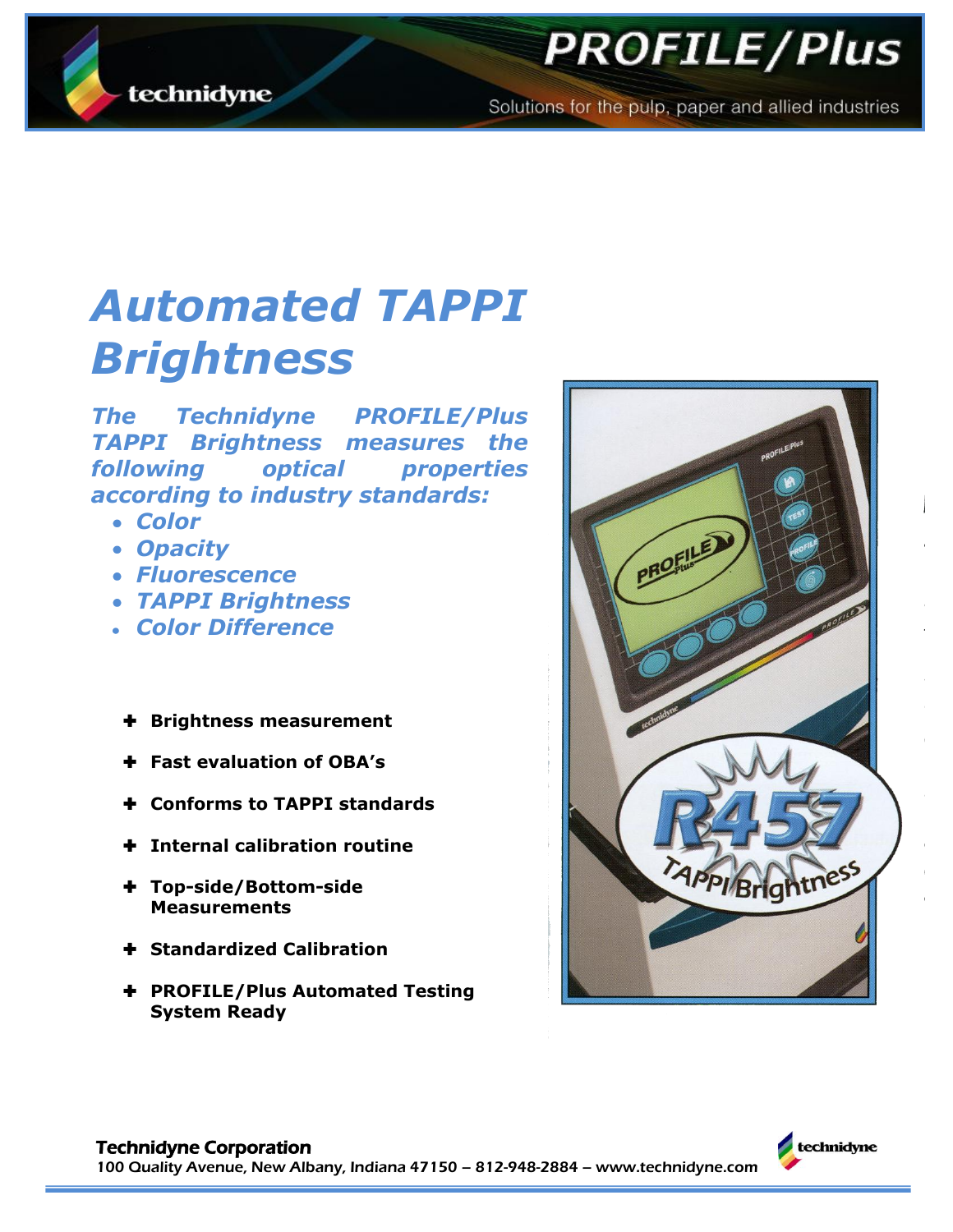**PROFILE/Plus** 

### **Features**

#### **Automated Measurement**

Technidyne has earned a reputation for excellence as the pulp and paper industry's leading supplier of optical quality measurement instruments. The PROFILE/Plus Brightness is the most advanced version ever of the tester that started it all more than 25 years ago and includes fully automated measurement of two-sided brightness and fluorescence.

#### **Meets TAPPI Standards**

With a measurement so critical to the quality of the finished product, it makes sense to choose the instrument that measures up to the industry's most stringent standards. PROFILE/Plus Brightness is the only profiling brightness tester that performs in full compliance with TAPPI Official Test Method T452.

#### **Fast Evaluation of OBA's**

PROFILE/Plus Brightness gives you a fast, accurate measurement of the impact of optical brighteners. The ultra-violet light absorbing filter is positioned over the light source, providing accurate readings quickly.

#### **Easy Operation**

Easily recognizable icons help navigate the PROFILE/Plus Brightness instrument, when operating in stand-alone mode. The system software controls the automatic measurement of all properties.

#### **Top-side/Bottom-side Measurements**

For labs requiring brightness measurements on both sides of the paper, this capability can be specified as an option. The PROFILE/Plus Brightness Tester can be equipped with measuring optics for both sides.

#### **Standardized Calibration**

Mills who have depended on TAPPI brightness for years to meet their customers' demands will appreciate the standardized calibration process incorporated into the PROFILE/Plus Brightness. The instrument produces data that you can rely on to determine whether or not your products can be shipped.

#### **Comprehensive Reports**

Whether reviewing multiple readings across a profile strip or just a single fluorescence evaluation the PROFILE/Plus Brightness offers a test report format to provide this essential data. It is presented in a concise and accurate manner that is ready to be printed or sent to a remote data collection host.

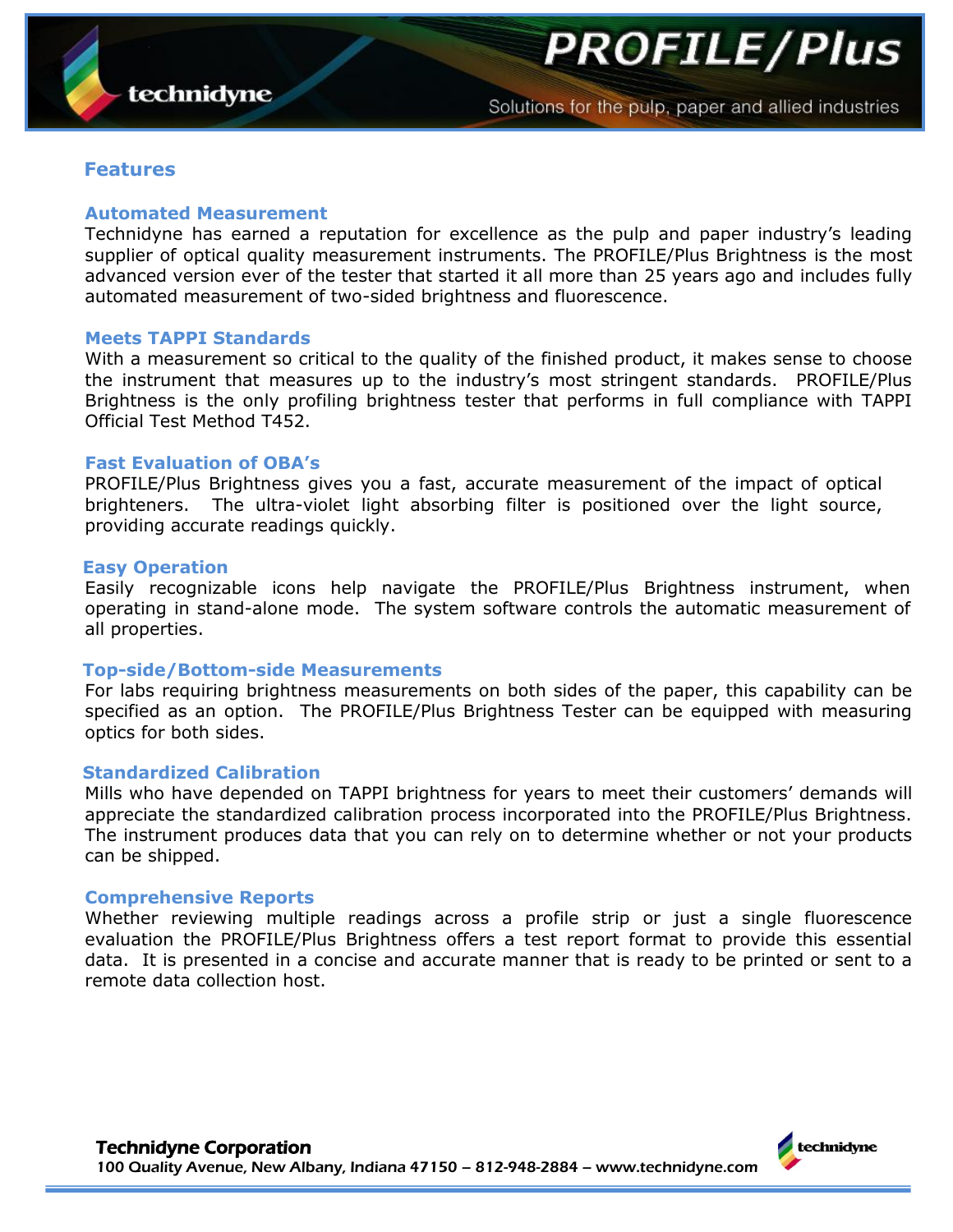#### Solutions for the pulp, paper and allied industries

**PROFILE/Plus** 

## **Economic Benefits – Lowering Costs and Saving Money**

PROFILE/Plus Brightness can perform fully **automated measurements** of brightness, thereby increasing efficiency and lowering overall testing costs.

PROFILE/Plus Brightness **meets TAPPI Standards** thus ensuring accurate and repeatable results that allow tighter operating targets and reduced production costs.

The **fast evaluation of OBA's** means that PROFILE/Plus Brightness can provide the information needed to make positive process changes to improve quality and enhance profitability.

**Top-side/Bottom-side Measurements** reduce overall testing time to improve feedback of results and help to optimize manpower resources.

The PROFILE/Plus Brightness **measures multiple properties simultaneously** thus speeding up data collection and optimizing testing resources to save time and money.

PROFILE/Plus customers have reported that savings can be realized in the areas of furnish, chemical addition, customer complaints, and reduced paper machine breaks. Manpower efficiency can also be improved by increasing the testing frequency and accuracy, which lowers the overall cost of testing.

# *PROFILE/Plus Automated Test System*

PROFILE/Plus is a unique building block approach to automated testing. Each PROFILE/Plus instrument is a standalone instrument that can be easily placed in line with other PROFILE/Plus instruments to operate as an automated test system. This one of a kind versatility allows you the flexibility to build an automated test system that can be established over



time or all at once. In addition as your testing needs change, the versatility of the PROFILE/Plus provides the flexibility to modify the testing sequence or move other test in to or out of the system. PROFILE/Plus puts you in charge of your automated testing program. In today's ever changing markets, having a testing program that can adapt, is key to long term viability.